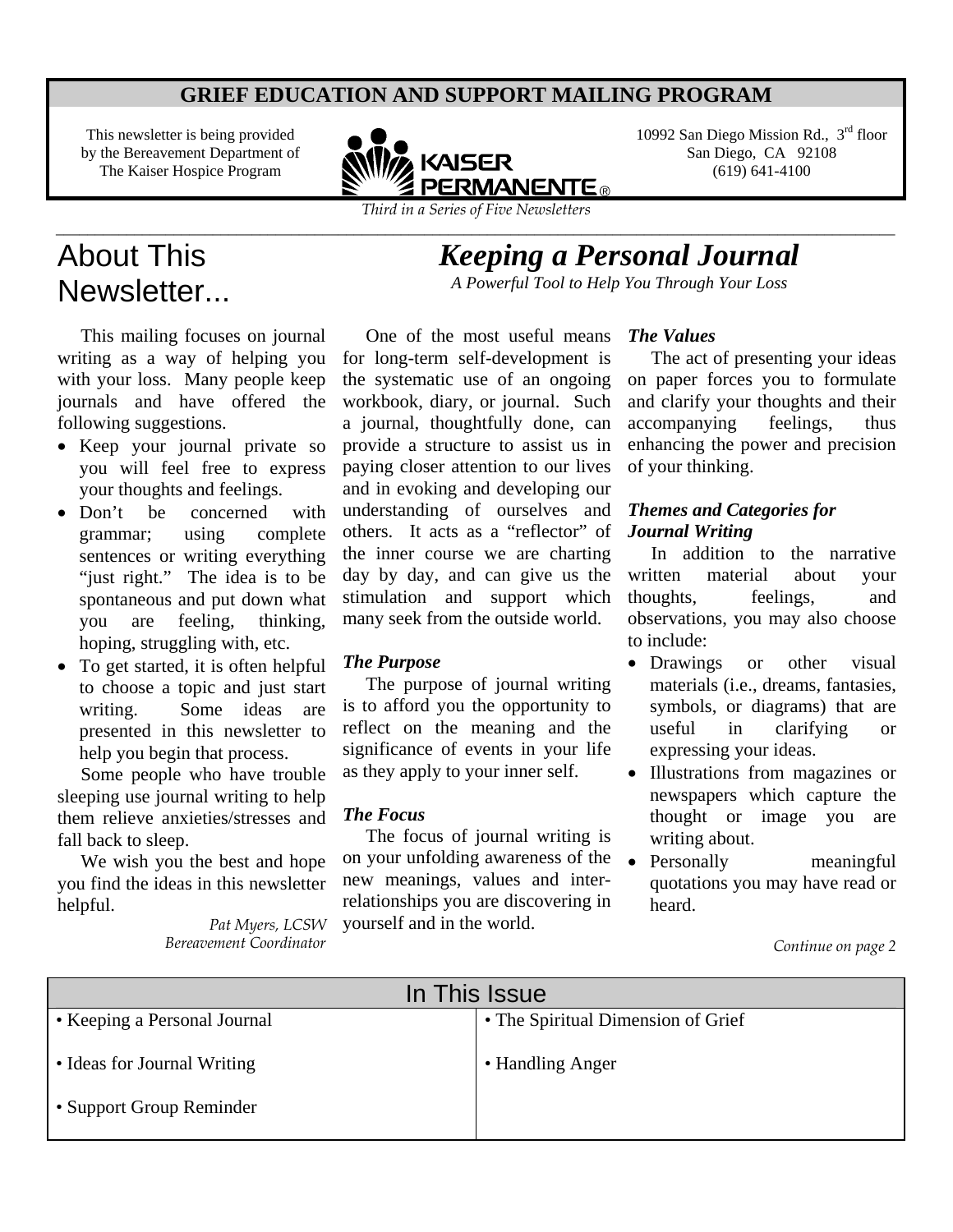# **Keeping a Personal Journal**

*Continued from page 1*

- A section entitled "Bright Ideas" may help you to brainstorm about all the possible alternatives to your problems.
- An inner dialogue (an imaginary conversation) between yourself and any other significant person or important event in your life.

This will help you clarify your relationships, and to develop understanding and insight about your problems.

## *The Outcome of Journal Writing*

 In time, you will find that your writing has been effective not only in helping you define specific problem areas, but also in helping you to work through your problems and in bringing about resolution and personal growth.

 For future use, your journal presents you with a fine document which can be referred to when you encounter similar problems and in bringing about resolution and personal growth.

## *Happy Writing.*

Reiller, Sara Unobskey. "Keeping a Psychological Journal," Psychosynthesis Workbook, Vol 1. No. 2. 1975. pp. 109-114

You may find it helpful to clarify your thoughts about your loved one by recording your feelings in the form of a letter. Write a letter to the person who died, expressing your thoughts and feelings about the following issues:

- A special memory that I have about you...
- What I miss the most about you and our relationship...
- What I wish I'd said or hadn't said...
- What I'd like to ask you...
- What I wish we'd done or hadn't done...
- What I've had the hardest time dealing with.
- Ways in which you will continue to live on in me...
- Special ways I have for keeping my memories of you alive.

 Choose one or several ideas that have significance for you, or start at the top of the list and work your way down. These topics may serve to help you come up with your own ideas specific to your situation and relationship.

> Mary Ann Harter Janson, R.N., M.S. Hilltop Hospice, Grand Junction, Colorado

# Ideas for Journal **Dealing with Anger**

Writing... *A Very Human Response to Grief*

 Expressing anger is not something that most of us were given permission to do while growing up. We might have been told to go to our room or calm down. As a child, we buy the message that anger is inappropriate and are seldom given examples of how to vent anger in a way that does not hurt someone else or ourselves.

 Anger is a very human response to grief. We may be angry at ourselves, the doctor, God, or friends who have family members that we no longer have. We may even be mad at our loved one for dying and leaving us alone to deal with life without them.

 It has been said that depression is often a result of anger turned inward. If we intellectualize or minimize our anger, it will not go away by itself. Our suppressed anger may find an avenue of expression through constant fatigue, continuous physical ailments or outbursts of anger and frustration in situations that appear to be unrelated to the death.

Some people have found that

anger can be safely expressed in the following ways:

- Writing an angry letter and tearing it up
- Screaming into a pillow
- Punching a pillow or mattress
- Scribbling with crayons
- Exercising/running, bicycling, boxing

 While doing what has been suggested, verbalize either out loud or silently, the anger you are feeling. Verbalizing is an effective way of focusing your anger where it belongs.

 Journaling or drawing can also release anger. At the top of a sheet of paper, you might want to write, "I am angry because..." and respond to this question with short sentences or sketches.

 If you are not feeling anger at this time, respect that. There is not a magic formula that says you HAVE to be angry while grieving. Anger is simply a common and frequent response to grief for many people.

 Follow your own heart and allow yourself to grieve in your own way, and in your own time.

*Linda Cunningham*

*The Spiritual Dimension of Grief*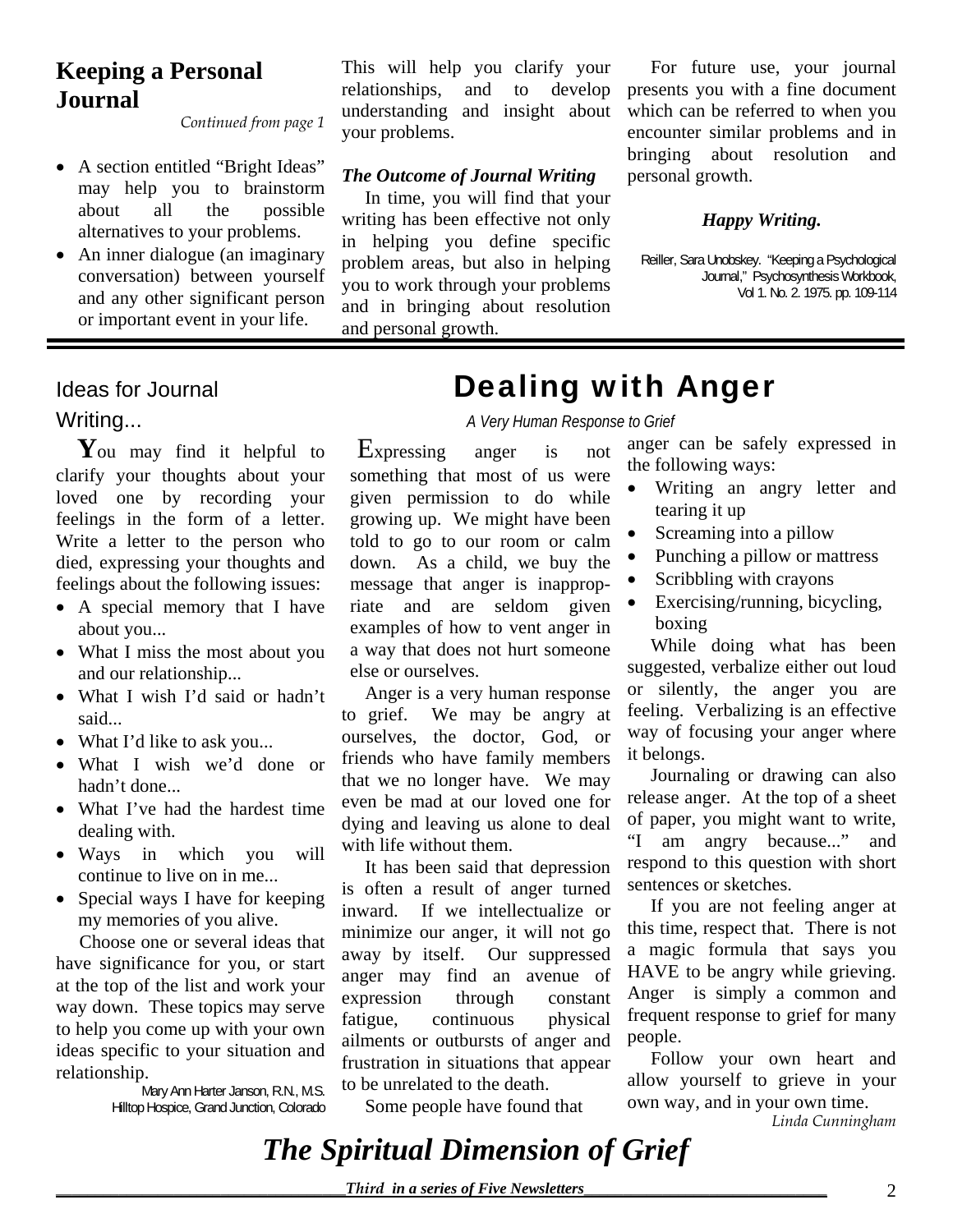*W*hen someone dies, several questions may come to mind, such as, What happens in death? Is there an afterlife? What is my purpose?, and How do I live now?" These are questions that address the core of who we are, regardless of our religious or spiritual affiliation.

 The answers may not be exactly the same for all of us because of our uniqueness. If we can allow ourselves to grieve openly and honestly, this can do much in helping us to resolve the spiritual challenges brought about by the death of a loved one.

 Many people have strong religious beliefs and are actively involved in their church, temple, or religious home. If this is true for you, this is an important time to embrace your faith and surrender to the peace and strength it has to offer. Religious rites, fellowship, and support can carry us through some of the darkest moments in life.

Most of us already have the strength and wisdom we need to heal from our painful losses.

 Unfortunately, because we fear the process of experiencing and expressing the pain, we look for ways to work around it instead of working through it. Avoiding this pain simply prolongs and complicates the grieving process. To live well does not mean to simply tolerate pain, but to learn what we can from it and eventually transcend its heavy load.



*To live well does not mean to simply tolerate pain, but to learn what we can from it and eventually transcend its heavy load.* 

*\_\_\_\_\_\_\_\_\_\_\_\_\_\_\_\_\_\_\_\_\_\_* 

\_\_\_\_\_\_\_\_\_\_\_\_\_\_\_\_\_\_\_\_\_\_\_\_\_\_\_\_

It is not uncommon for some people to experience a temporary period of withdrawal from social contacts and require a time for solitude. This can be valuable time as it provides us with the opportunity to reassess our life..

*P*eople are also needed, when we are ready, to remind us that we are not alone in our pain. It is other people who help remind us that we have choices as to how we choose to live the remainder of our life.

 Sometimes it is helpful to relive the spiritual experiences in our life. Those experiences can be very simple in nature...a walk in the woods, listening to music, experiencing the comfort from a divine Presence, or getting a genuine hug from someone we love.

These moments can literally take our breath away and make life well worth living. Spirituality affects all of the senses and frequently is difficult to describe in words. It is during these moments that we have the capacity to transcend our fears or face our fears with a newness of strength. These are treasured moments of freedom.

 Much of our pain is a result of reviewing our past or fearing our future. It is important to give ourselves permission to be alive and "in the moment." If, in the moment, there is a feeling of joy and contentment, hold on to that moment and let it bring peace and healing to your heart.

 It is important that we allow ourselves the time to rejuvenate our spirit so a sense of meaning and purpose can be a part of our life again. Someone once wrote, "Bereavement is like a journey. We travel from a place of happiness searching for another place of happiness to call home." (Author unknown)

*Religious rites, fellowship, and support can carry us through some of the darkest moments in life.*

\_\_\_\_\_\_\_\_\_\_\_\_\_\_\_\_\_\_\_\_\_\_\_\_\_\_\_\_

\_\_\_\_\_\_\_\_\_\_\_\_\_\_\_\_\_\_\_\_\_\_\_\_\_\_

 *M*ay you find the courage and commitment to find your spiritual home -- a home sturdy enough to house the ups and downs of life with dignity and grace.

> *Linda Cunningham Director of Bereavement Services Kaiser Permanente Panorama City, CA*